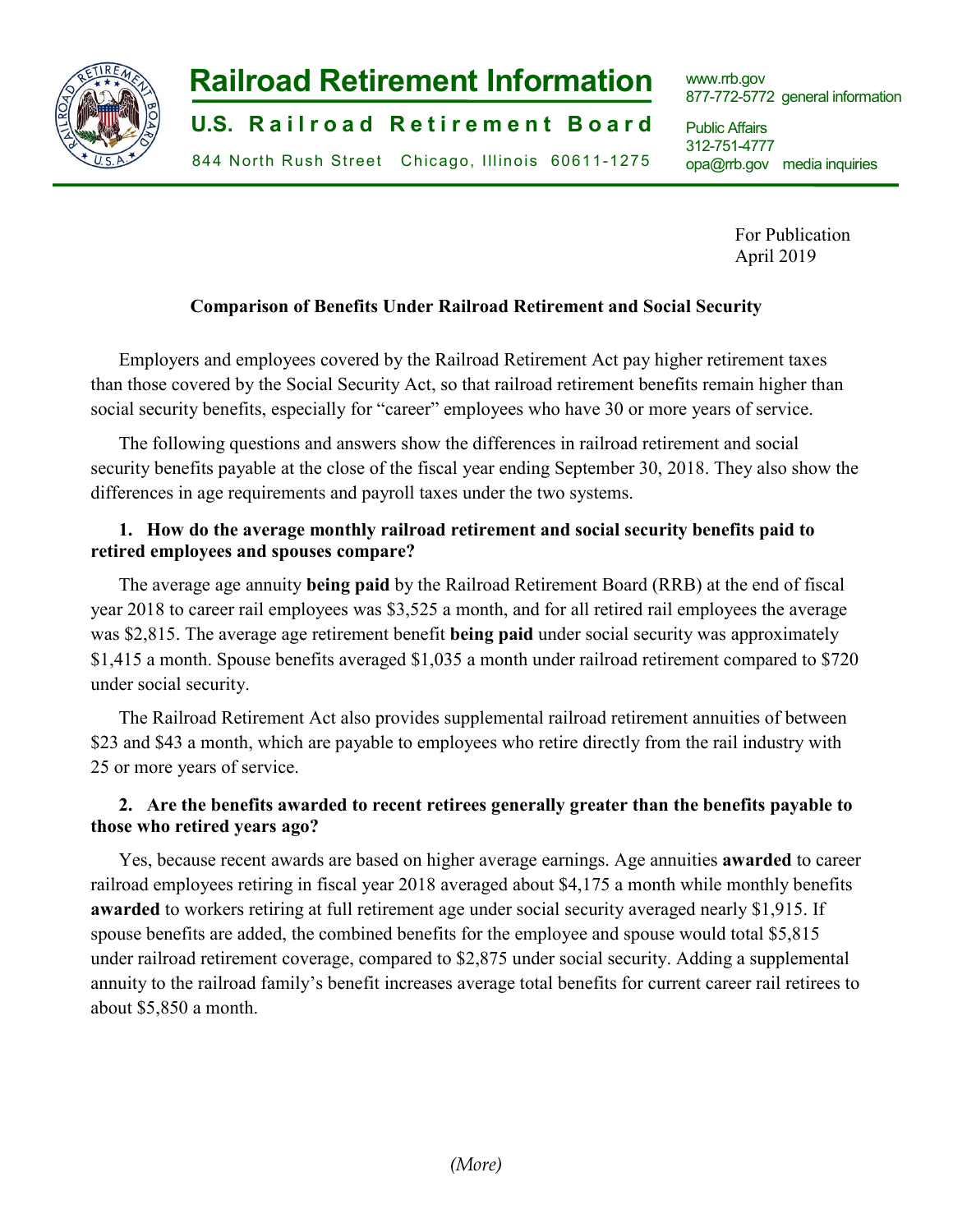#### **3. How much are the disability benefits currently awarded?**

Disabled railroad workers retiring directly from the railroad industry in fiscal year 2018 were **awarded** \$3,050 a month on average while awards for disabled workers under social security averaged \$1,340.

While both the Railroad Retirement and Social Security Acts provide benefits to workers who are totally disabled for any regular work, the Railroad Retirement Act also provides disability benefits specifically for employees who are disabled for work in their regular railroad occupation. Employees may be eligible for such an occupational disability annuity at age 60 with 10 years of service, or at any age with 20 years of service.

#### **4. Can railroaders receive benefits at earlier ages than workers under social security?**

Railroad employees with 30 or more years of creditable service are eligible for regular annuities based on age and service the first full month they are age 60, and rail employees with less than 30 years of creditable service are eligible for regular annuities based on age and service the first full month they are age 62.

No early retirement reduction applies if a rail employee retires at age 60 or older with 30 years of service and his or her retirement is after 2001, or if the employee retired before 2002 at age 62 or older with 30 years of service.

Early retirement reductions are otherwise applied to annuities awarded before full retirement age, the age at which an employee can receive full benefits with no reduction for early retirement. This ranges from age 65 for those born before 1938 to age 67 for those born in 1960 or later, the same as under social security.

Under social security, a worker cannot begin receiving retirement benefits based on age until age 62, regardless of how long he or she worked, and social security retirement benefits are reduced for retirement prior to full retirement age regardless of years of coverage.

### **5. Can the spouse of a railroader receive a benefit at an earlier age than the spouse of a worker under social security?**

If a retired railroad employee with 30 or more years of service is age 60, the employee's spouse is also eligible for an annuity the first full month the spouse is age 60.

Certain early retirement reductions are applied if the employee first became eligible for a 60/30 annuity July 1, 1984, or later, and retired at ages 60 or 61 before 2002. If the employee was awarded a disability annuity, has attained age 60 and has 30 years of service, the spouse can receive an unreduced annuity the first full month she or he is age 60, regardless of whether the employee annuity began before or after 2002, as long as the spouse's annuity beginning date is after 2001.

 To qualify for a spouse's benefit under social security, an applicant must be at least age 62, or any age if caring for a child who is entitled to receive benefits based on the applicant's spouse's record.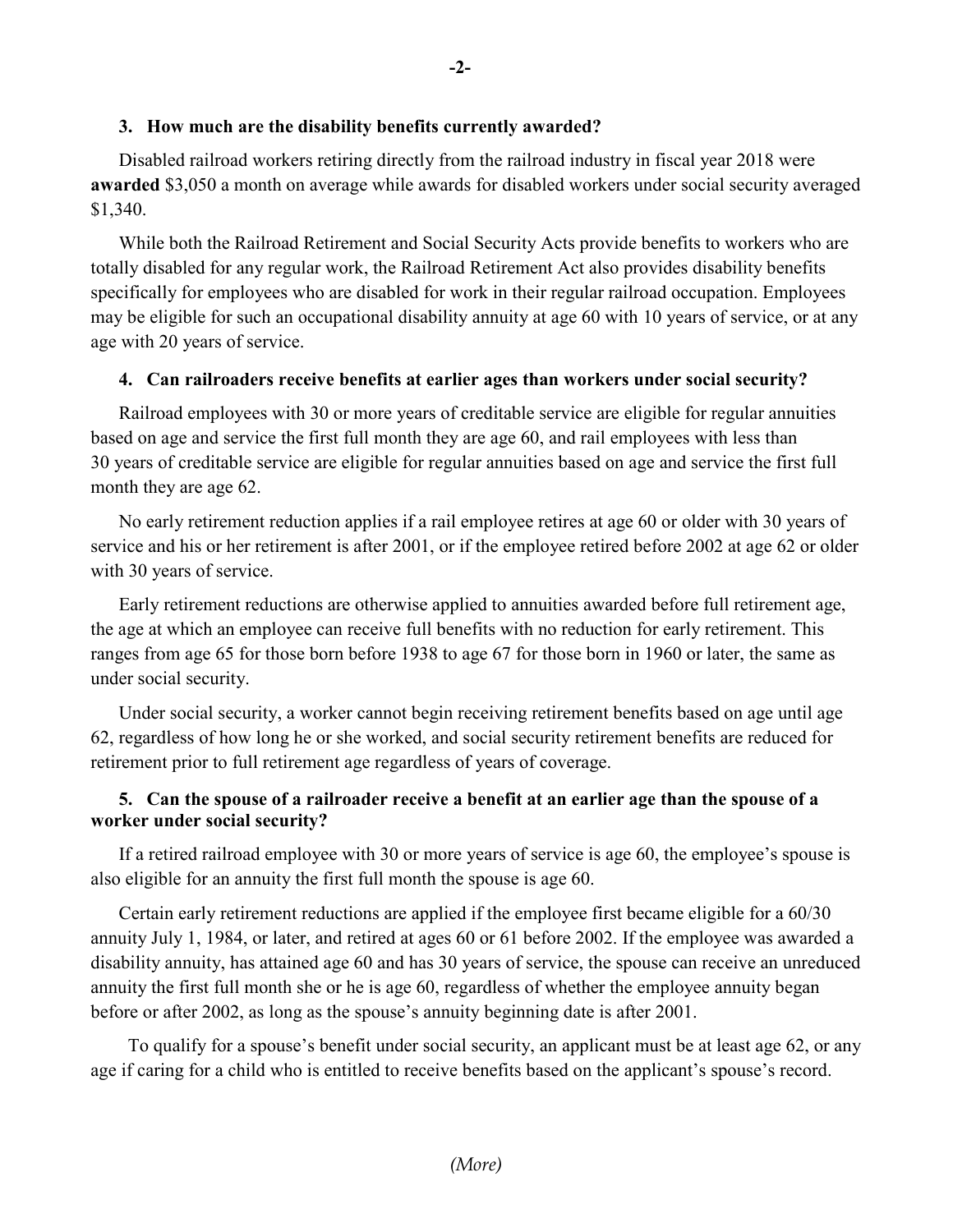#### **6. Does social security offer any benefits that are not available under railroad retirement?**

Social security does pay certain types of benefits that are not available under railroad retirement. For example, social security provides children's benefits when an employee is disabled, retired or deceased. Under current law, the Railroad Retirement Act only provides children's benefits if the employee is deceased.

However, the Railroad Retirement Act includes a special minimum guaranty provision which ensures that railroad families will not receive less in monthly benefits than they would have if railroad earnings were covered by social security rather than railroad retirement laws. This guaranty is intended to cover situations in which one or more members of a family would otherwise be eligible for a type of social security benefit that is not provided under the Railroad Retirement Act. Therefore, if a retired rail employee has children who would otherwise be eligible for a benefit under social security, the employee's annuity can be increased to reflect what social security would pay the family.

# **7. How much are monthly benefits for survivors under railroad retirement and social security?**

Survivor benefits are generally higher if payable by the RRB rather than social security. At the end of fiscal year 2018, the average annuity **being paid** to all aged and disabled widow(er)s was \$1,705 a month, compared to \$1,305 under social security.

Benefits **awarded** by the RRB in fiscal year 2018 to aged and disabled widow(er)s of railroaders averaged nearly \$2,185 a month, compared to approximately \$1,265 under social security.

The annuities **being paid** at the end of fiscal year 2018 to widowed mothers/fathers averaged \$1,900 a month and children's annuities averaged \$1,110, compared to \$985 and \$860 a month for widowed mothers/fathers and children, respectively, under social security.

Those **awarded** in fiscal year 2018 averaged \$2,200 a month for widowed mothers/fathers and \$1,350 a month for children under railroad retirement, compared to \$960 and \$855 for widowed mothers/fathers and children, respectively, under social security.

#### **8. How do railroad retirement and social security lump-sum death benefit provisions differ?**

Both the railroad retirement and social security systems provide a lump-sum death benefit. The railroad retirement lump-sum benefit is generally payable only if survivor annuities are not immediately due upon an employee's death. The social security lump-sum benefit may be payable regardless of whether monthly benefits are also due. Both railroad retirement and social security provide a lump-sum benefit of \$255. However, if a railroad employee completed 10 years of creditable railroad service before 1975, the average railroad retirement lump-sum benefit payable is \$1,020. Also, if an employee had less than 10 years of service, but had at least 5 years of such service after 1995, he or she would have to have had an insured status under social security law (counting both railroad retirement and social security credits) in order for the \$255 lump-sum benefit to be payable.

The social security lump sum is generally only payable to the widow(er) living with the employee at the time of death. Under railroad retirement, if the employee had 10 years of service before 1975,